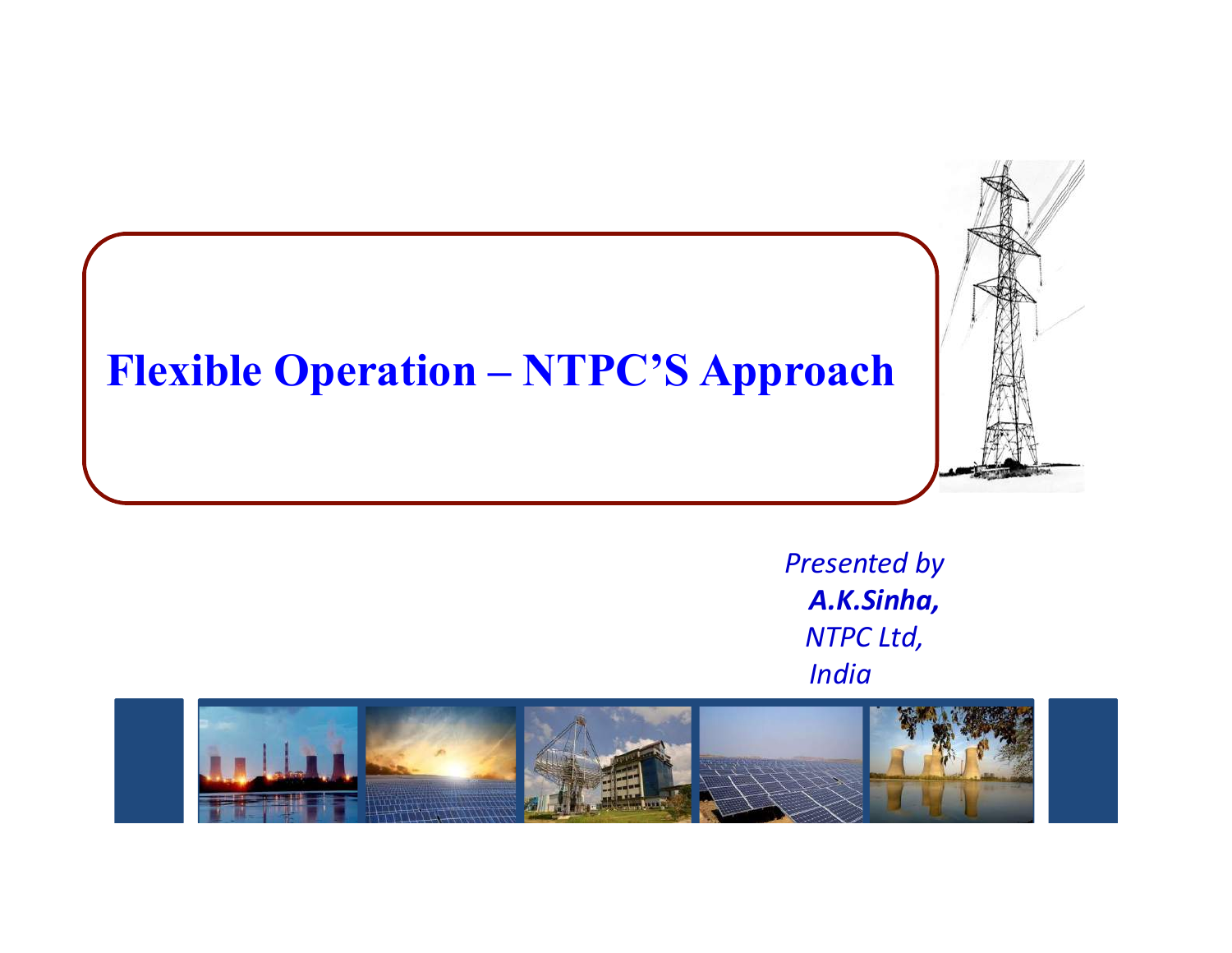# **Outline**

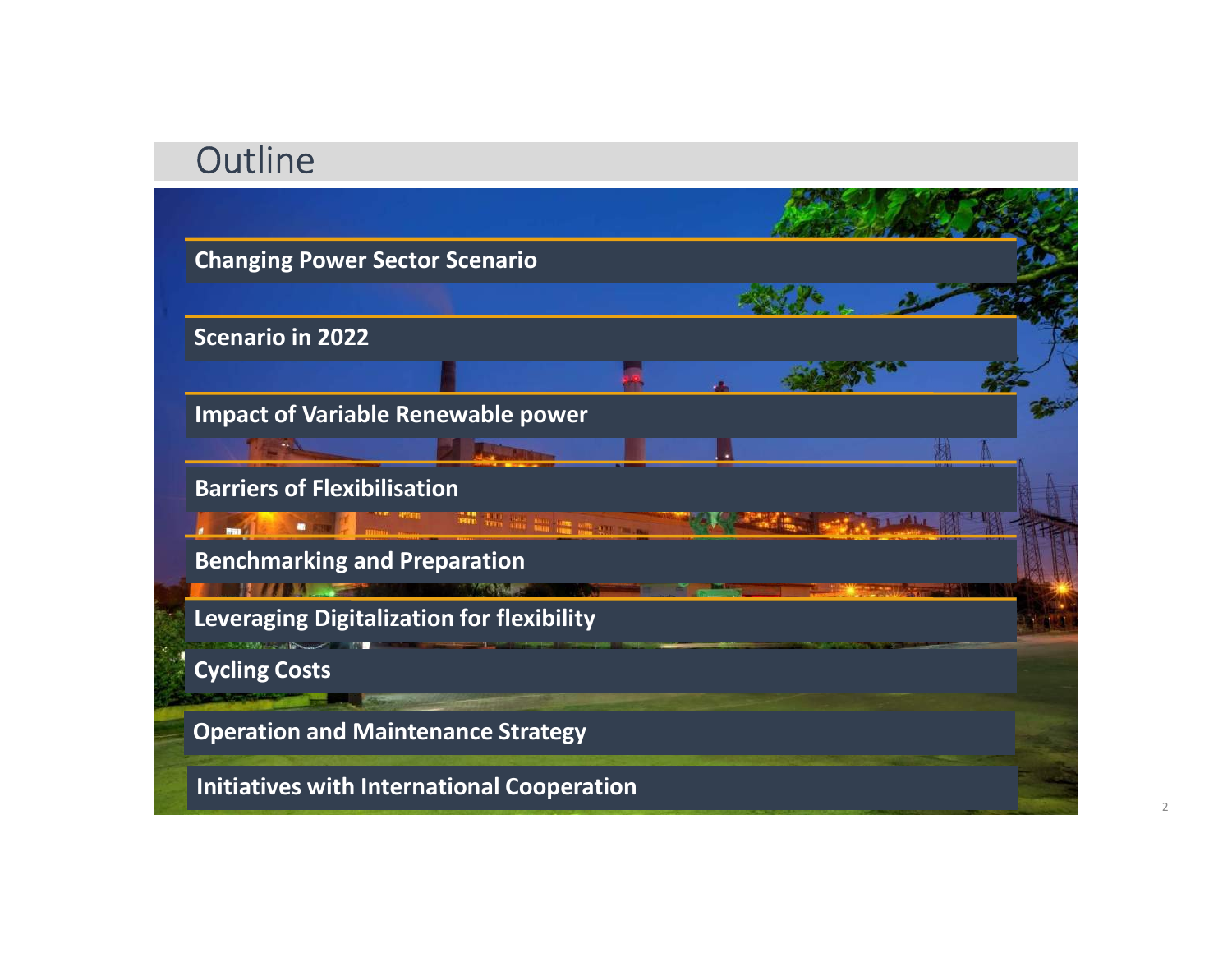# Changing Power Sector Scenario



- 
- Although coal will remain the mainstay of energy security in India, there will be a fundamental change in the business model of coal based stations.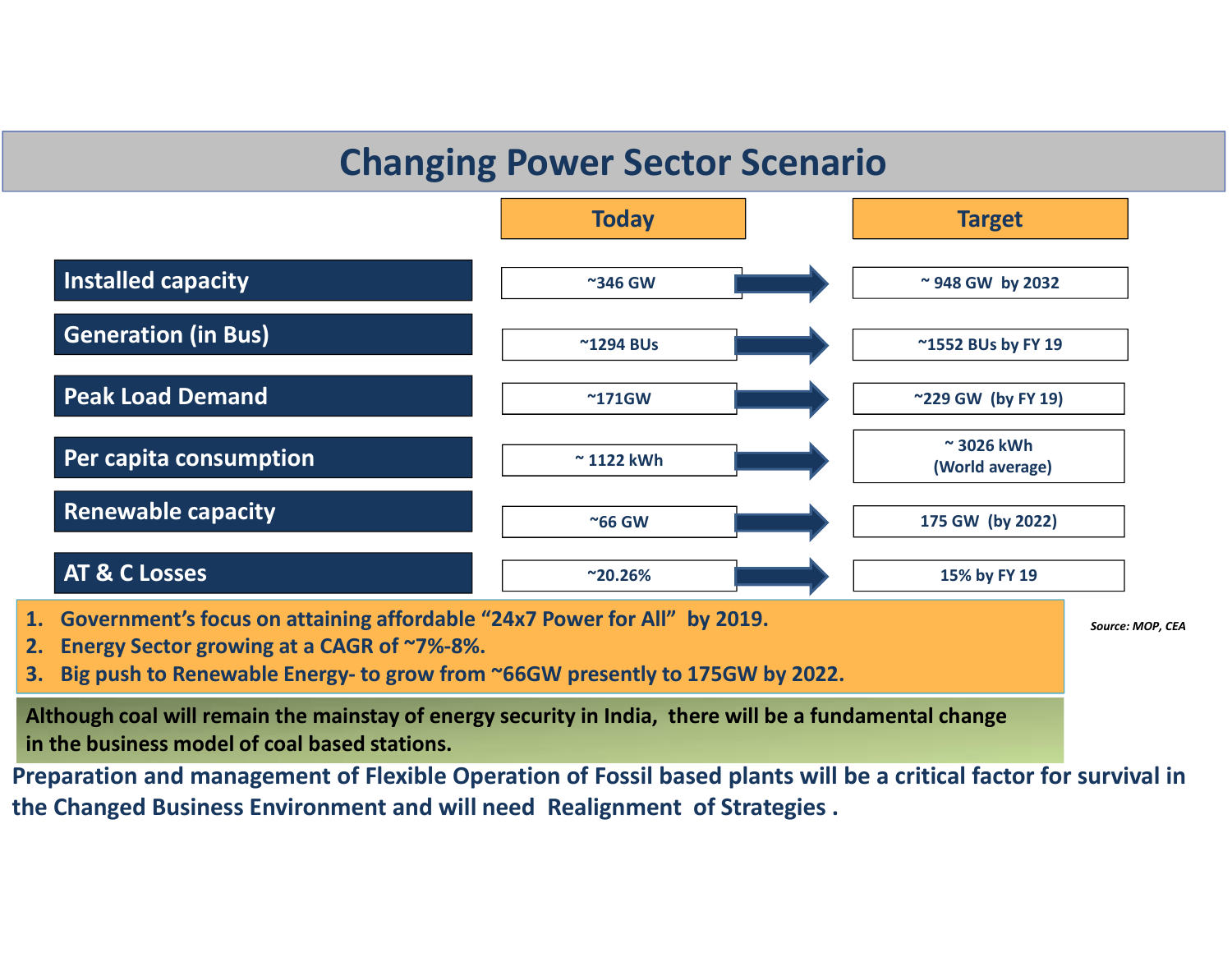

Grid Evolution, Grid Evolution,<br>Baseload Cycling

Impacts of Plant Cycling on **Damage Rates and the ultimate**<br> **Costs of providing power** Costs of providing power

Critical risks of process safety, and the second increased costs, higher probability of equipment failure and reduction in unit life **and reduction in unit life** and reduction in unit life and reduction in unit life and the society of the society of the society of the society of the society of the society of the society of the society of the society of the society of the society of effective management

Building a Business Case for **Fig. 1** Flexibilisation



# All India Demand Vs Net demand from Coal on a typical day in 2022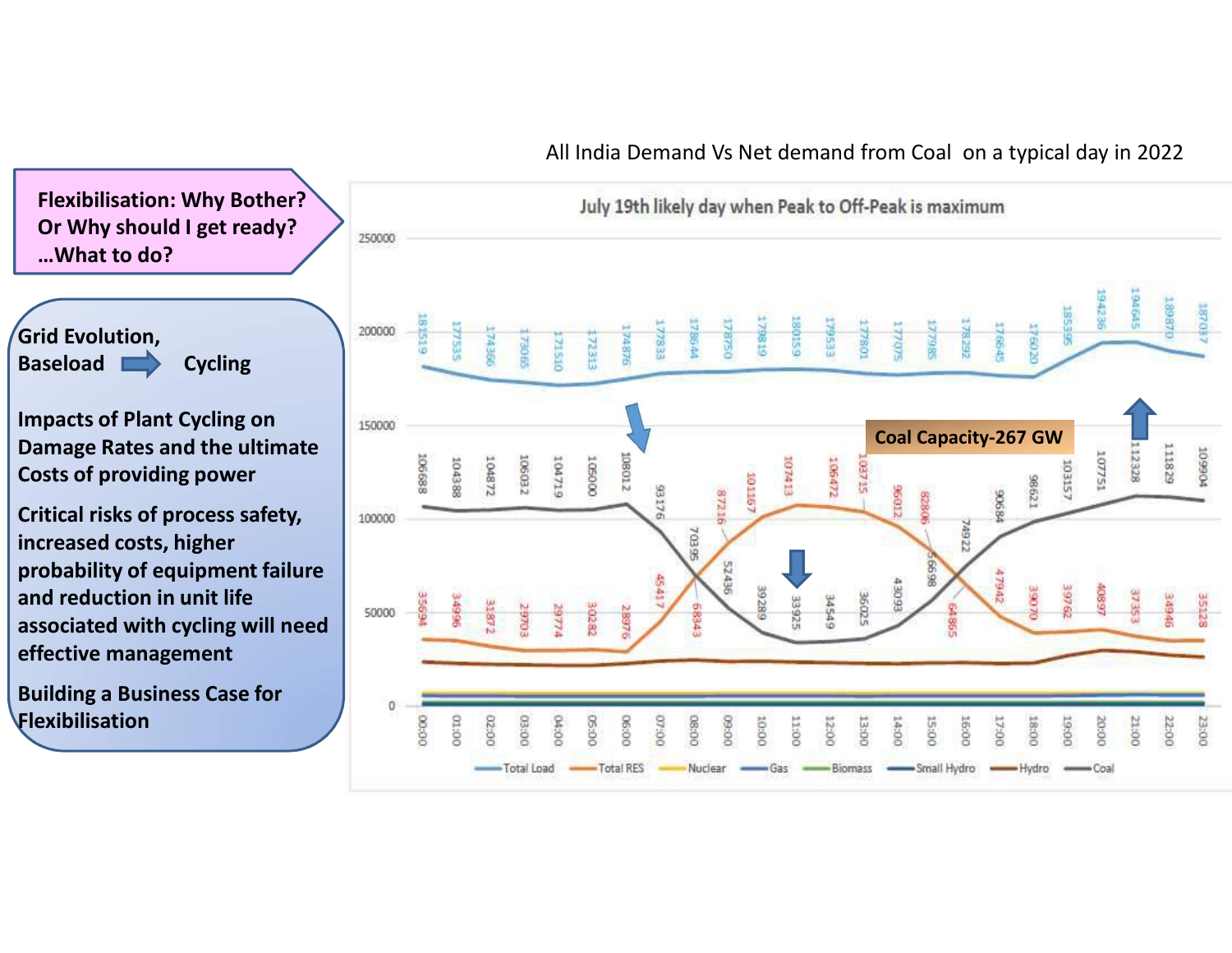# Impact of Variable Renewable power



The Variability, Uncertainity,and the Geographically Confined VRE will be challenging for the grid operators as well as generators.



- $\triangleright$  Difficulty in load frequency control
- $\triangleright$  Difficulty in scheduling of tertiary reserves
- $\triangleright$  Requirement of enhanced transmission network and its under utilisation
- $\triangleright$  Increase in requirement of ancillary services and hence increased system operation cost
- $\triangleright$  Increase in transmission cost due to all above factors

|                     | <b>Cost of Flexibilisation</b> |                        | <b>Load Cyc</b> |
|---------------------|--------------------------------|------------------------|-----------------|
| <b>System Costs</b> |                                | <b>Generator Costs</b> |                 |
| <b>Variability</b>  |                                | <b>Opex</b>            |                 |
| <b>Uncertainity</b> |                                | <b>CAPEX</b>           | <b>Load Cyc</b> |
|                     |                                |                        |                 |

# Impact on System  $\setminus$   $\setminus$  Impact on existing Plant

- ▶ Lower PLF due to ducking of load curve
- $\triangleright$  High ramping requirement
- $\triangleright$  Two shifting and cycling of plants
- Increased forced outage and O&M cost
- $\triangleright$  Equipments life time reduction
- Poor heat rate and high Aux. Power



Copyright © 2016 NTPC Limited All Rights Reserved.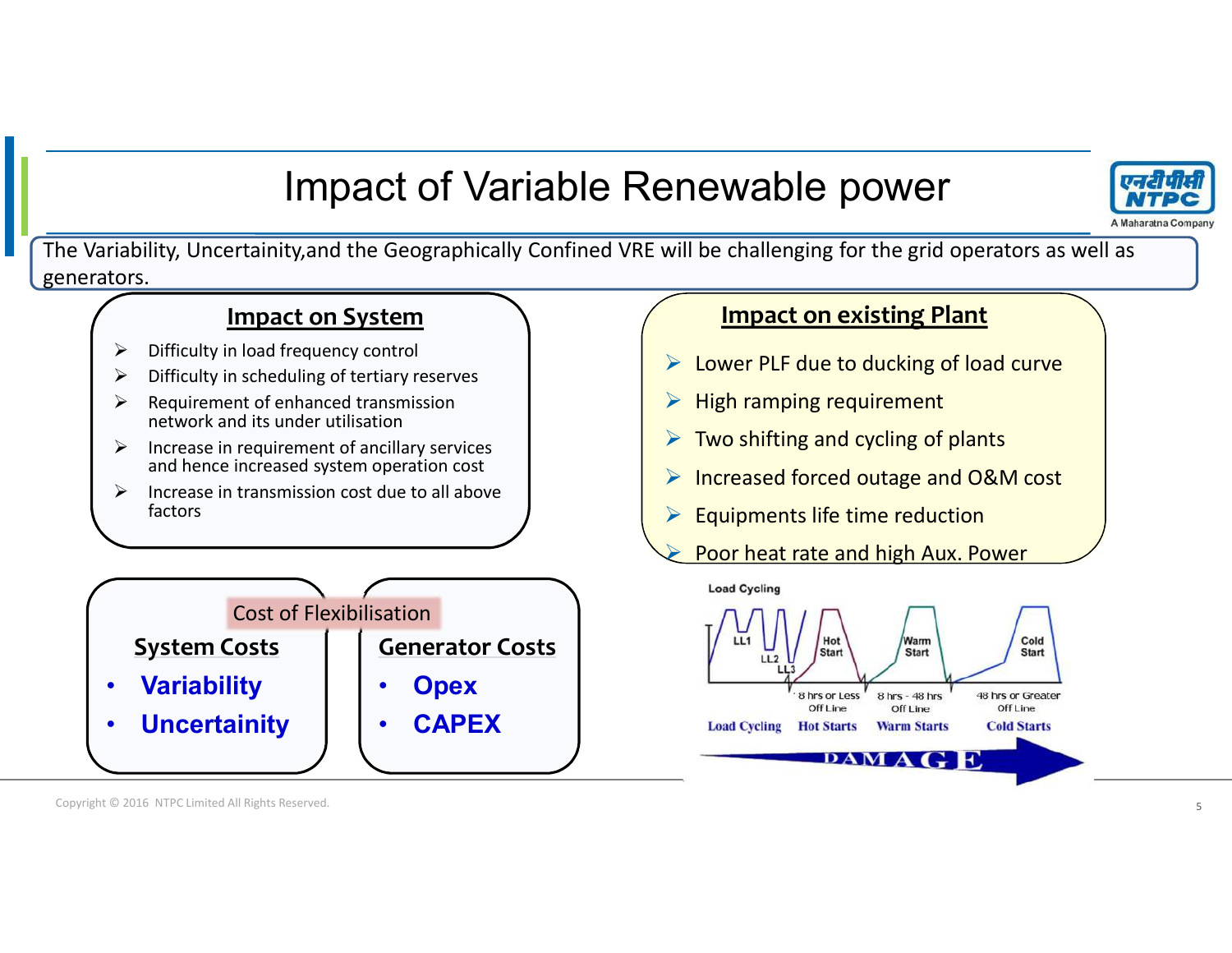

# Key Facts of Cycling

 $\triangleright$  Almost any unit can be cycled.

- $\triangleright$  This can be done with minimal capital investment.
- $\triangleright$  However, we have to account for:
	- Long term penalty of increased wear & tear damage and reduced reliability.
	- Short term penalty of higher heat rate, increased O&M, training requirements, and equipment efficiency.
- Component Damage can be determined
- Understand amount of damage present
- $\triangleright$  Rate of accumulation
- Total damage before failure
- Cycling a power plant is more difficult operating mode thanbaseload operation.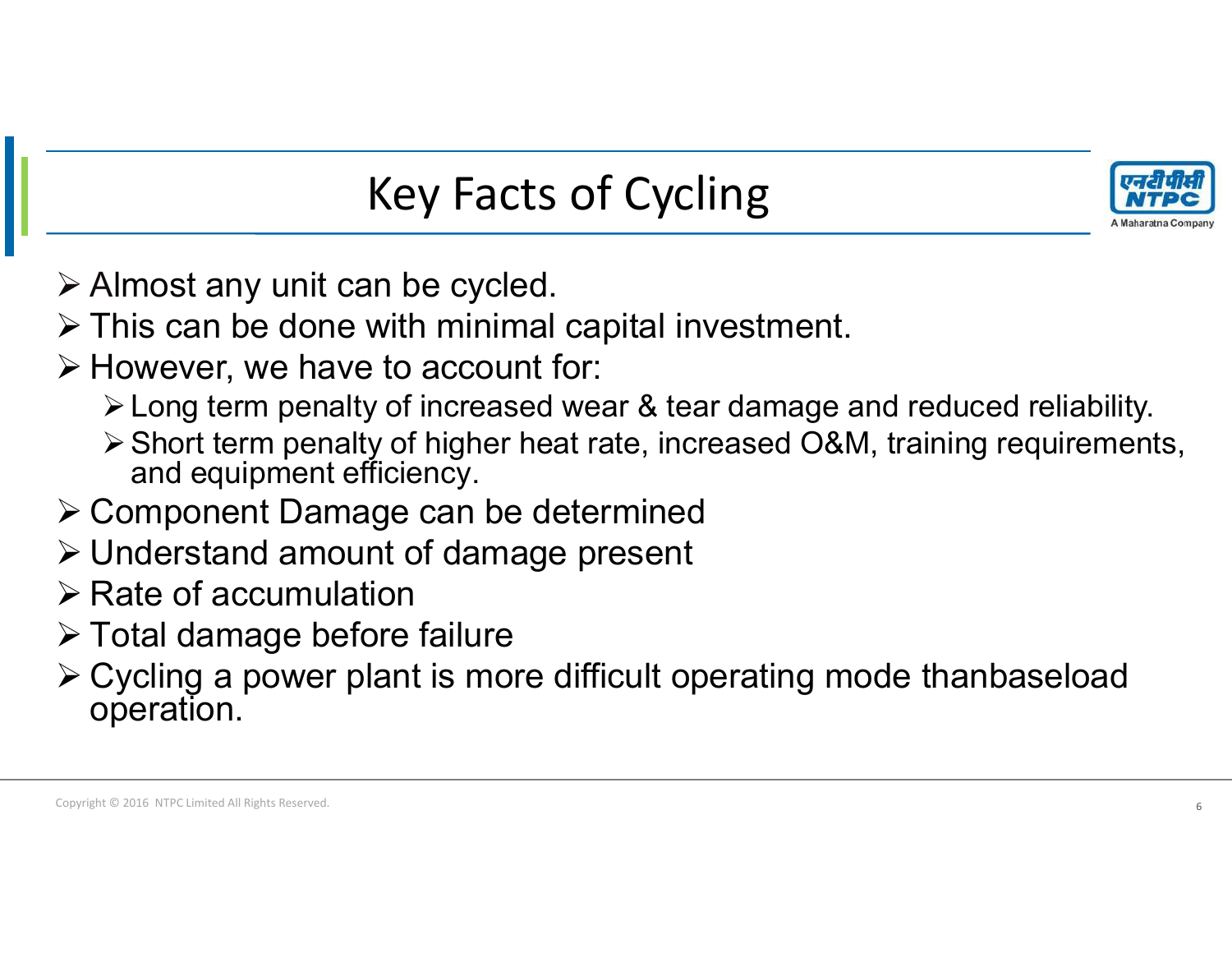# Barriers to Flexiblisation



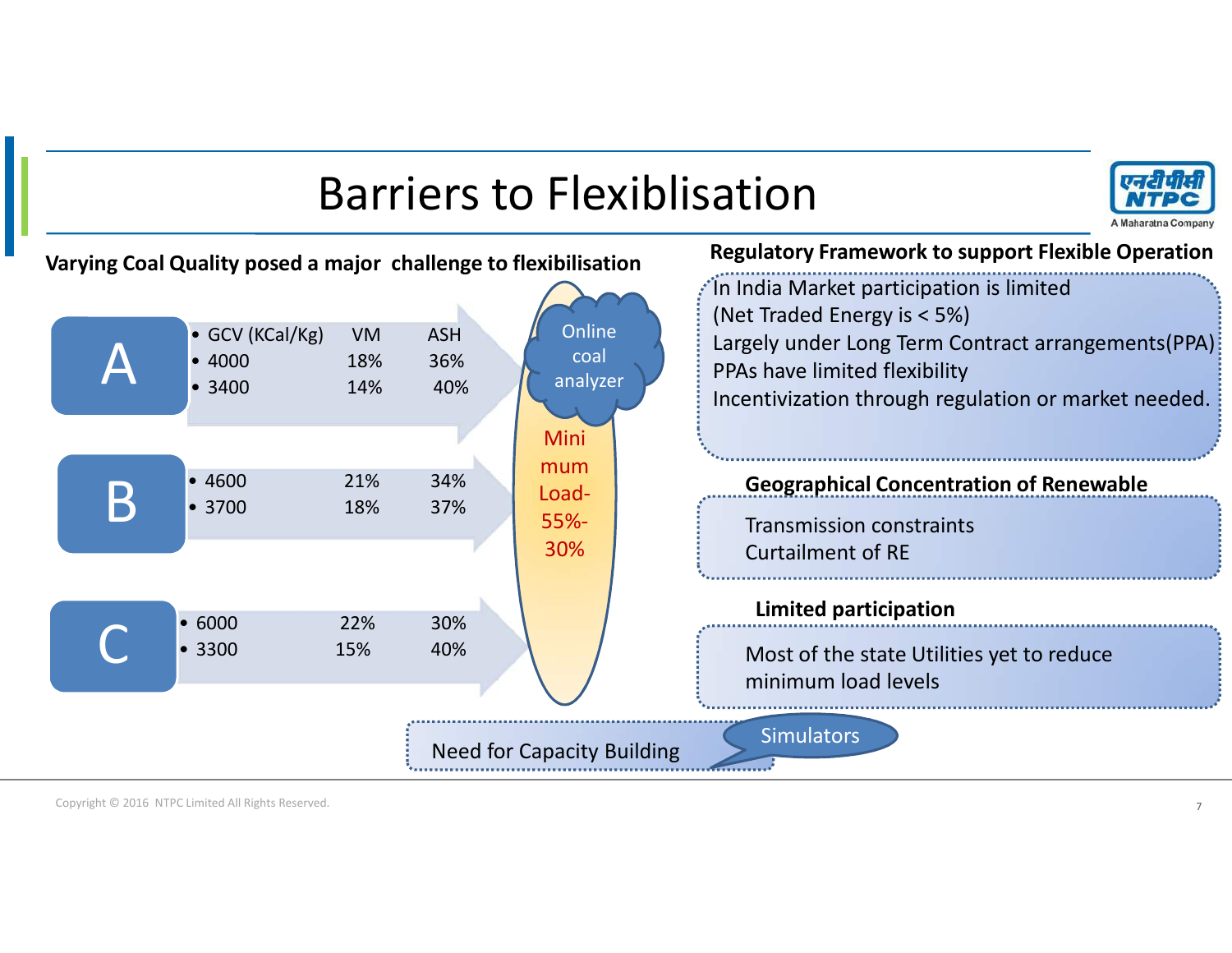# Flexibilization: Benchmarking and Preparation



Knowing the component-wise cycling costs is necessary for deciding maintenance schedules

# Choosing which units to flex?

- Choosing which units to flex?<br>
 Units on base load-Energy supply<br>
sources stacking to meet the total<br>
state energy need are classified as<br>
sources that will always have demand<br>
and bonce shall run on may allocated Framework and the total<br>Sources stacking to meet the total<br>Sources stacking to meet the total<br>state energy need are classified as<br>sources that will always have demand<br>and hence shall run on max, allocated<br>share, have lead state energy supply<br>sources stacking to meet the total<br>state energy need are classified as<br>sources that will always have demand<br>and hence shall run on max, allocated<br>share ...base load operation. sources that will always have demanded that will always have demanded that will always have demanded that will always have demanded that will always have demanded share ...base load operation.<br>Flexible Units on low load & For Solar world comes to the shall run of the shall run on max.<br>
Thits on base load-Energy supply<br>
sources stacking to meet the total<br>
state energy need are classified as<br>
sources that will always have demand<br>
and hence sh share which units to flex?<br>Units on base load-Energy supply<br>sources stacking to meet the total<br>state energy need are classified as<br>sources that will always have demand<br>and hence shall run on max. allocated<br>share ...base lo Relia Relia Relia Relia Relia Relia Relia Relia Relia Relia Relia Relia Relia Relia Relia Relia Relia Relia R
- Merit order based on?  $\blacksquare$  load and support his evening need +<br> $\blacksquare$ • Flexible Units on low load & evening peak- Daily in the evening generation from Solar would come to zero and For this energy supply<br>
this on base load-Energy supply<br>
sources stacking to meet the total<br>
state energy need are classified as<br>
<u>sources that will always have demand<br>
and hence shall run on max</u>, allocated<br>
share ...base **Example 12**<br> **Example 10**<br> **Units on base load-Energy supply**<br> **Sources stacking to meet the total**<br> **state energy need are classified as**<br> **sources that will always have demand**<br> **and hence shall run on max**, allocated<br> **Example 19 and support of the support of the support of the support of the support of the support of the support of the support of the support of the support of the support of the evening peak- Daily in the evening genera** posing which units to flex?<br>Units on base load-Energy supply<br>sources stacking to meet the total<br>state energy need are classified as<br>sources that will always have demand<br>and hence shall run on max. allocated<br>share ...base l **Choosing which units to flex?**<br>
• Units on base load-Energy supply<br>
sources stacking to meet the total<br>
state energy need are classified as<br>
<u>sources that will always have demand</u><br>
and hence shall run on max. allocated<br> **Doosing which units to flex?**<br>
Units on base load-Energy supply<br>
sources stacking to meet the total<br>
state energy need are classified as<br>
<u>sources that will always have demand</u><br>
and hence shall run on max. allocated<br>
shar Units on base load-Energy supply<br>sources stacking to meet the total<br>state energy need are classified as<br>sources that will always have demand<br>and hence shall run on max. allocated<br>share ...base load operation.<br>Flexible Unit
	- •Heat Rate **The Rate of the peak is not met by the low load** •Emissions **Consumer 19 Feature 19 Feature 19 Feature 19 Feature 19 Feature 19 Feature 19 Feature 19 Feature 1**<br>**Emissions** and peaking units up in the merit order, then new sources shall be started daily till the balance peak

need ismet.

Maintenance schedule … Retrofits/R&M..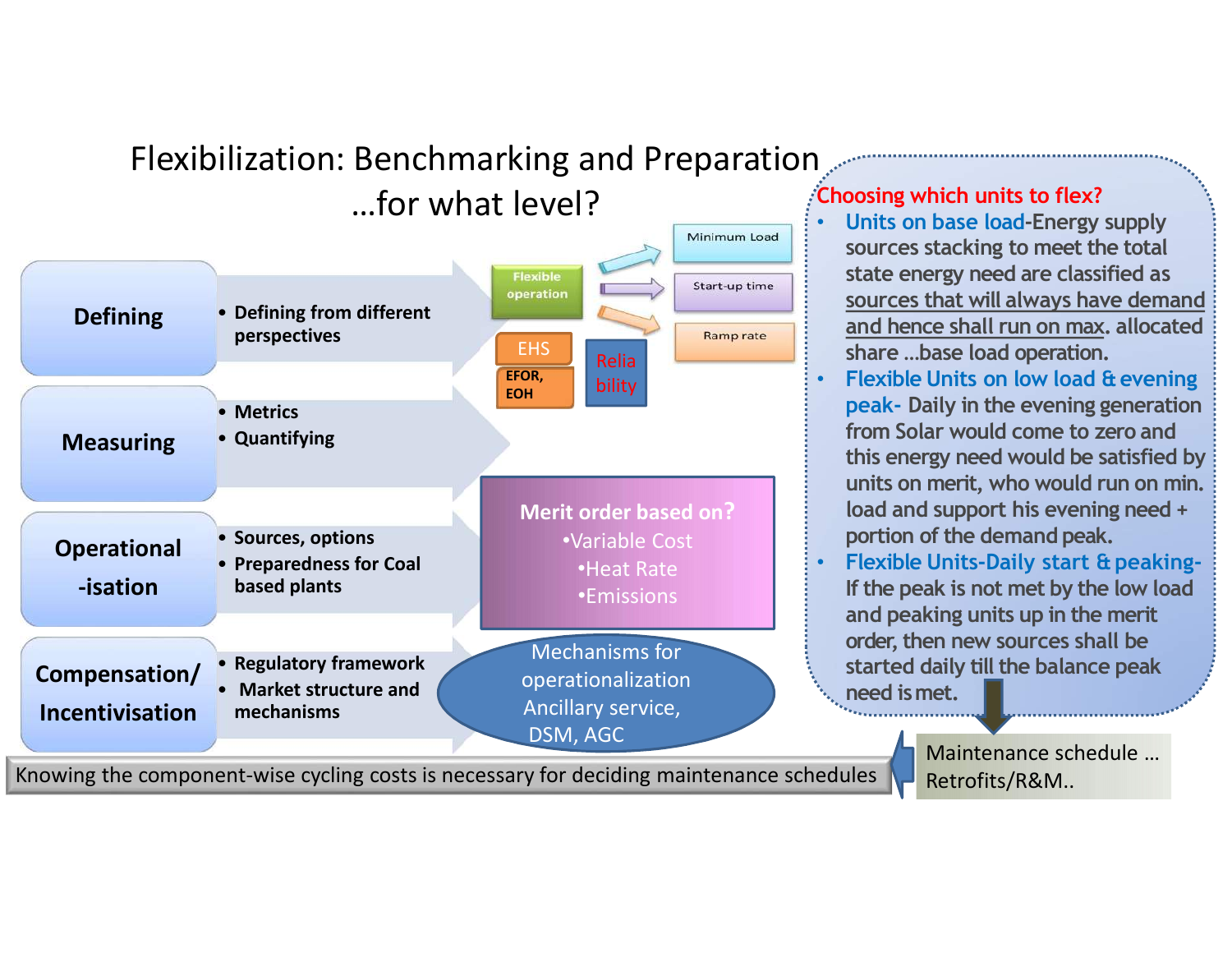|                    | level of cycling                              | <b>Typical 500 MW Unit at present</b> | <b>Typical 200MW Unit</b> |                                        |
|--------------------|-----------------------------------------------|---------------------------------------|---------------------------|----------------------------------------|
|                    | <b>Best Estimate</b>                          | % of Normative                        | <b>Best Estimate</b>      | % of Normative                         |
|                    | <b>Rs Cr</b>                                  | <b>O&amp;M Costs</b>                  |                           | <b>O&amp;M Costs (2017-</b>            |
|                    |                                               | (2017-18) w.r.t.                      |                           | 18) w.r.t. Best                        |
|                    |                                               | <b>Best Estimate</b>                  |                           | <b>Estimate</b>                        |
|                    |                                               |                                       |                           |                                        |
| <b>Cold Start</b>  | 2.6                                           | 2.73                                  | 0.9                       | $1.51$                                 |
| <b>Warm Start</b>  | 1.5                                           | 1.58                                  | 0.5                       | 0.85                                   |
| <b>Hot Start</b>   | 1.25                                          | 1.28                                  | 0.38                      | 0.63                                   |
| Significant        |                                               |                                       |                           |                                        |
| <b>Load Follow</b> | 0.03                                          | 0.03                                  | 0.5 Lakhs                 | 0.01                                   |
| (Recent)           | <b>Idealized Hot Start (1 EHS) - 50 lakhs</b> |                                       |                           |                                        |
|                    |                                               |                                       |                           | <b>Idealized Hot Start-15.38 lakhs</b> |

These costs will increase significantly in the future  $\sqrt{1 + \frac{1}{2}}$ scenario of increased cycling (with increased load ramps

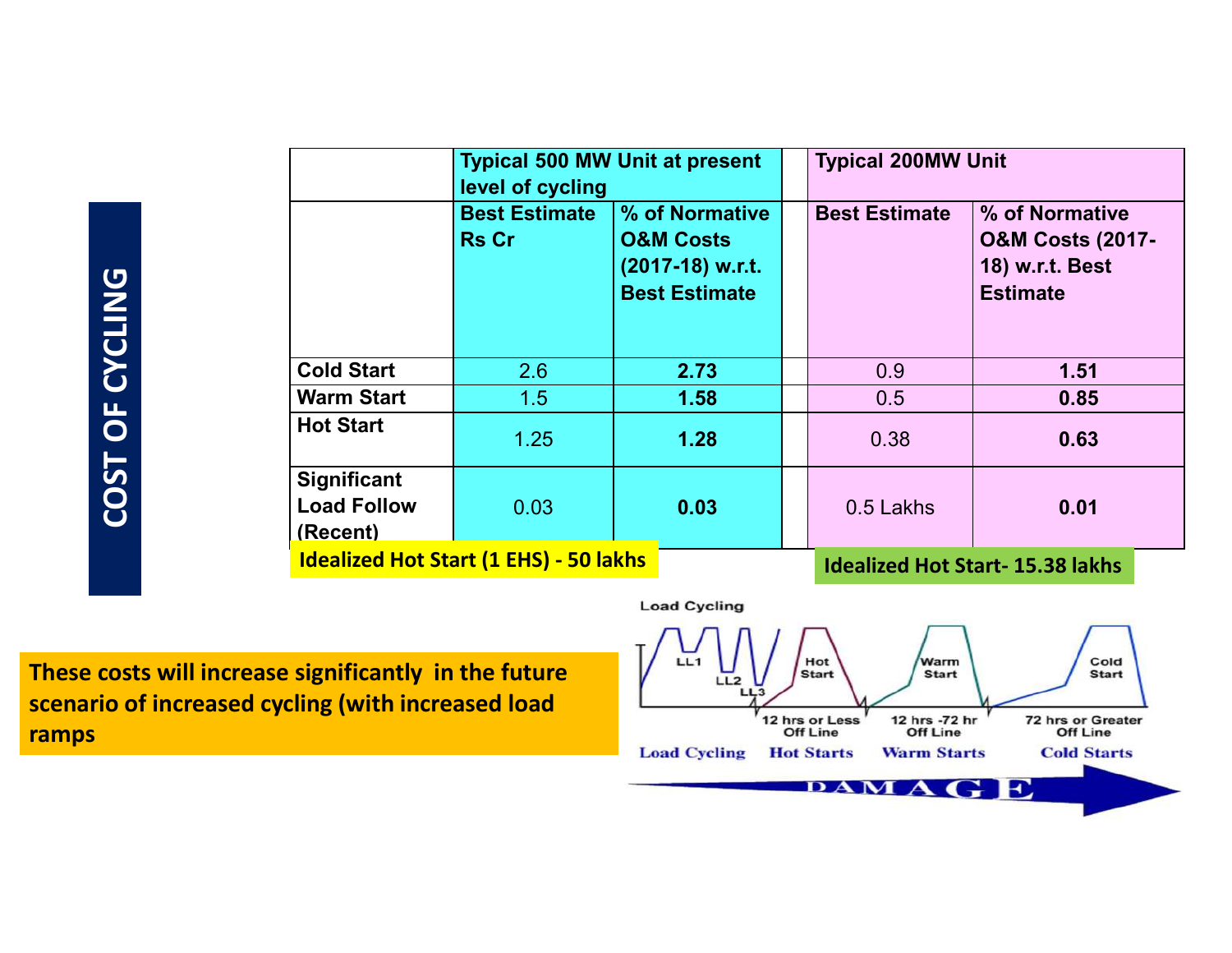# COST OF CYCLING

# Unit Level **Additional** Level Costs **Additional** Level Costs



## Details of calculation for All India scenario for 2022

| Item<br>No.             | <b>Balancing Cost</b>                                                                                                                                                                                                           | Rs./Unit |
|-------------------------|---------------------------------------------------------------------------------------------------------------------------------------------------------------------------------------------------------------------------------|----------|
| $\mathbf{1}$            | Total balancing charge for Gas based station (fixed<br>+fuel charge)(Rs/kWh)-Spread over renewable<br>generation                                                                                                                | 0.04     |
| $\overline{\mathbf{z}}$ | Impact of DSM per unit- Spread over renewable<br>generation                                                                                                                                                                     | 0.30     |
| 3                       | Impact on tariff (Rs/kWh) for All India discom for<br>backing down Coal based generation assuming<br>solar and wind at Rs. 2.50/kWh and tariff of coal<br>based generation at Rs. 3.50/kWh- Spread over<br>renewable generation | $\Omega$ |
| 4                       | Stand by charge (Rs/kWh)- Spread over renewable<br>generation                                                                                                                                                                   | 0.50     |
| 5                       | Extra transmission charge (Rs/kWh)- Spread over<br>renewable generation                                                                                                                                                         | 0.26     |
|                         | <b>Total Impact-Spread over renewable generation</b><br>(Rs/kWh)                                                                                                                                                                | 1.11     |

Source: GE

Source: CEA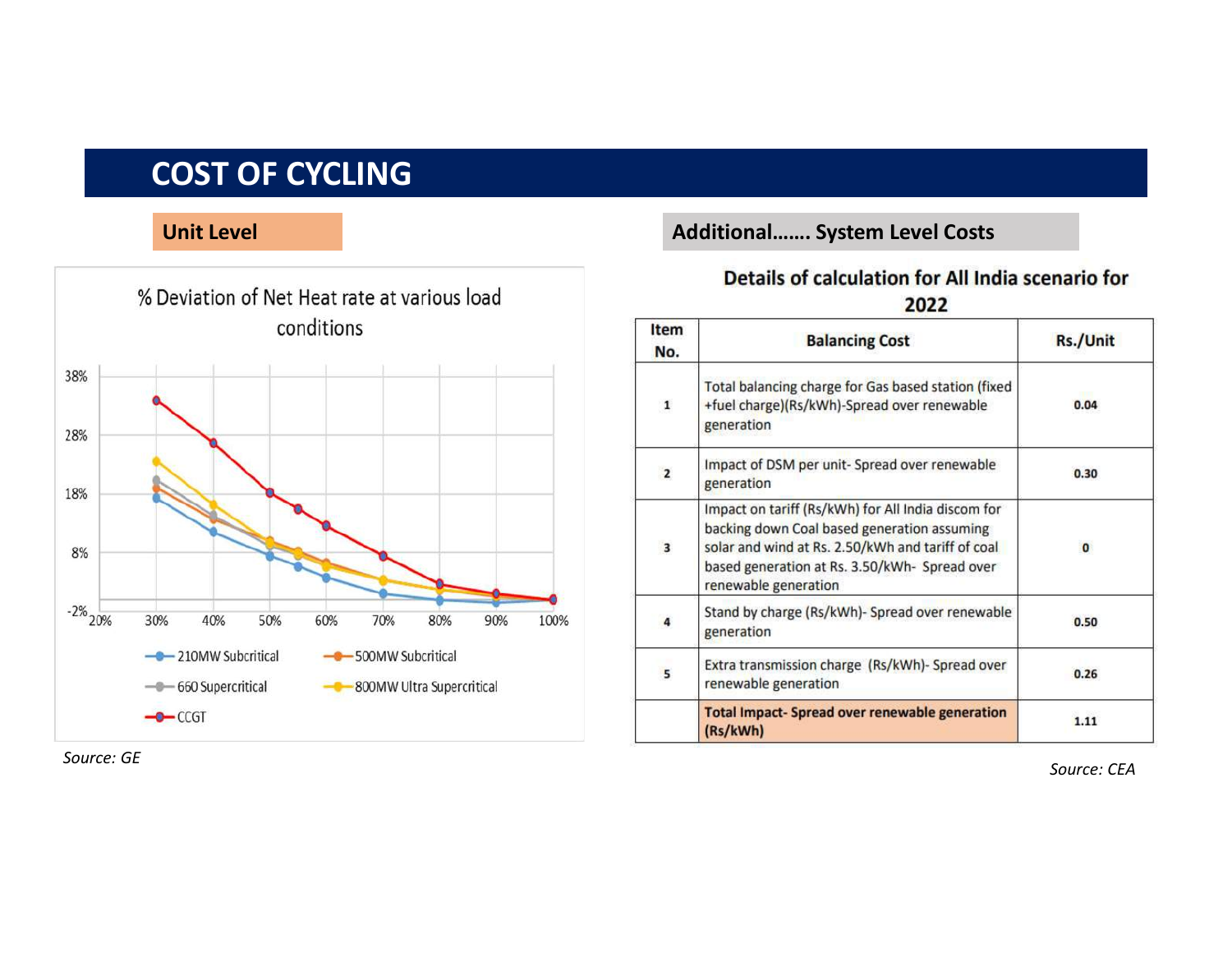- Operational practices for minimising cycling damages Modifying start-up/shutdown ,ramping procedures to lower the component fatigue stresses **Operational practices for minimising cycling da**<br>
Ensured in the start-up/shutdown , ramping procedures to lower the compon<br>
stresses<br>
>Plant lay-up procedure<br>
>Operations like forced cooling of boiler must be based on ec
- $\triangleright$ Plant lay-up procedure
- Operations like forced cooling of boiler must be based on economics rather than maintenance requirement
- Modified chemistry monitoring
- Use of nitrogen blanketing
- 
- Modifying inspection plans around cycling plants
- $\triangleright$  Tuning of auto control loops
- Judicious use of HP/LP bypass
- Sliding pressure operation
- Part lay-up procedure<br>
Deprations like forced cooling of boiler must be based on economics rather than<br>
maintenance requirement<br>
PModified chemistry monitoring<br>
DUSE of nitrogen blanketing<br>
DEP is short run part of SCAPH **≻assets** Modified chemistry monitoring<br>
Exposition of the Modified chemistry monitoring<br>
Ensure deaerater heating and SCAPH during start-up<br>
Ensure deaerater heating and SCAPH during start-up<br>
Exposition plans around cycling plant
-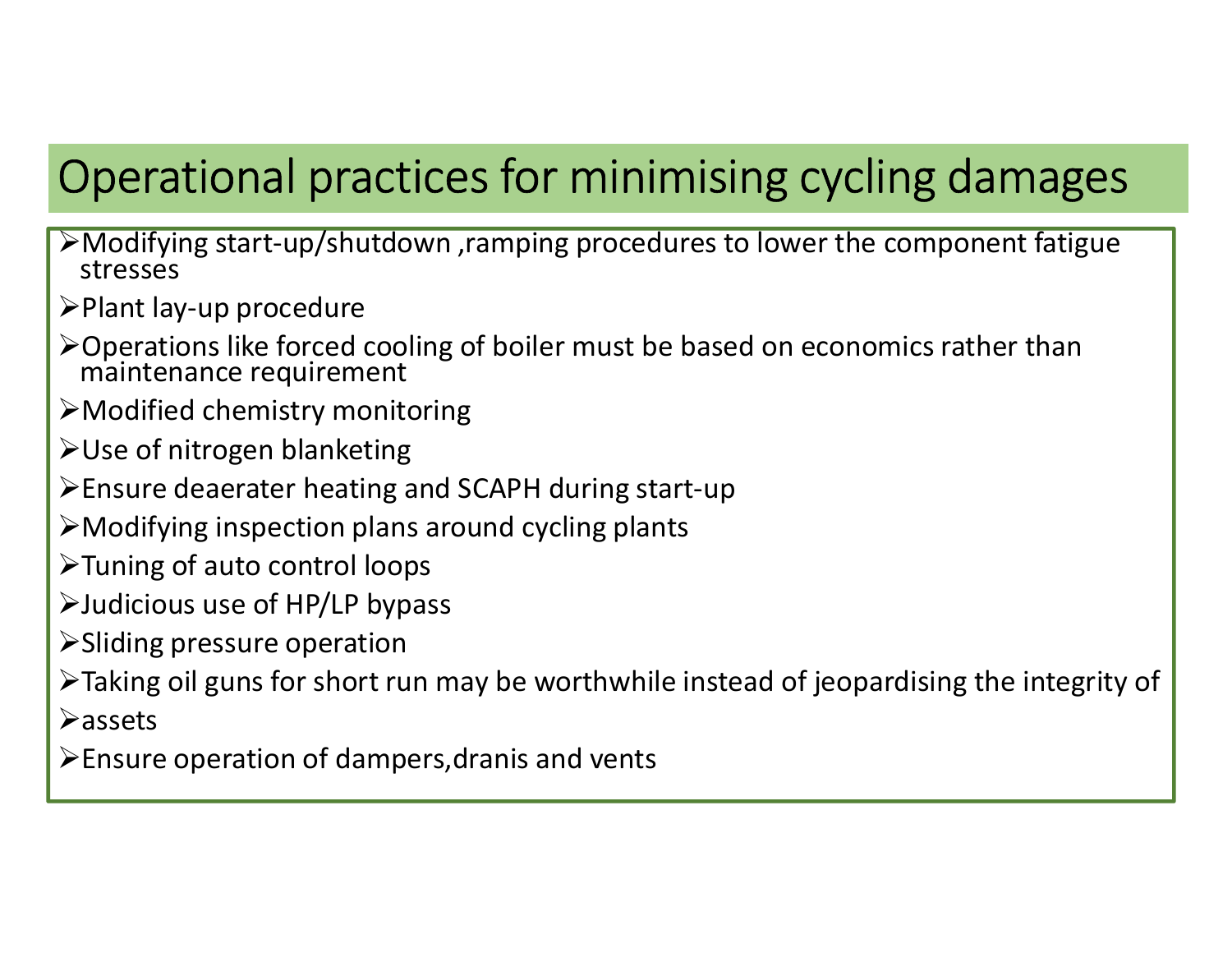

# Cycling Damages in boiler components-Global Benchmark

### **BENCHMARK ANALYSIS (LARGE COAL)**



The future maintenance strategy will be required to address the increasing cycling damages. It will be based on:

- Cycling frequency and age of unit
- Boiler Component/Damage ranked on most affected by cycling
- Inspections schedules/Corrective Actions(anticipated repairs, and Replacements)
- Cost benefit analysis

Identification of the damage mechanism by examination and monitoring. The state of knowledge of the underlying mechanism and root cause Self-calibrating incremental damage models that can be used to forecast the effect of frequency and severity of cycling, including failure rates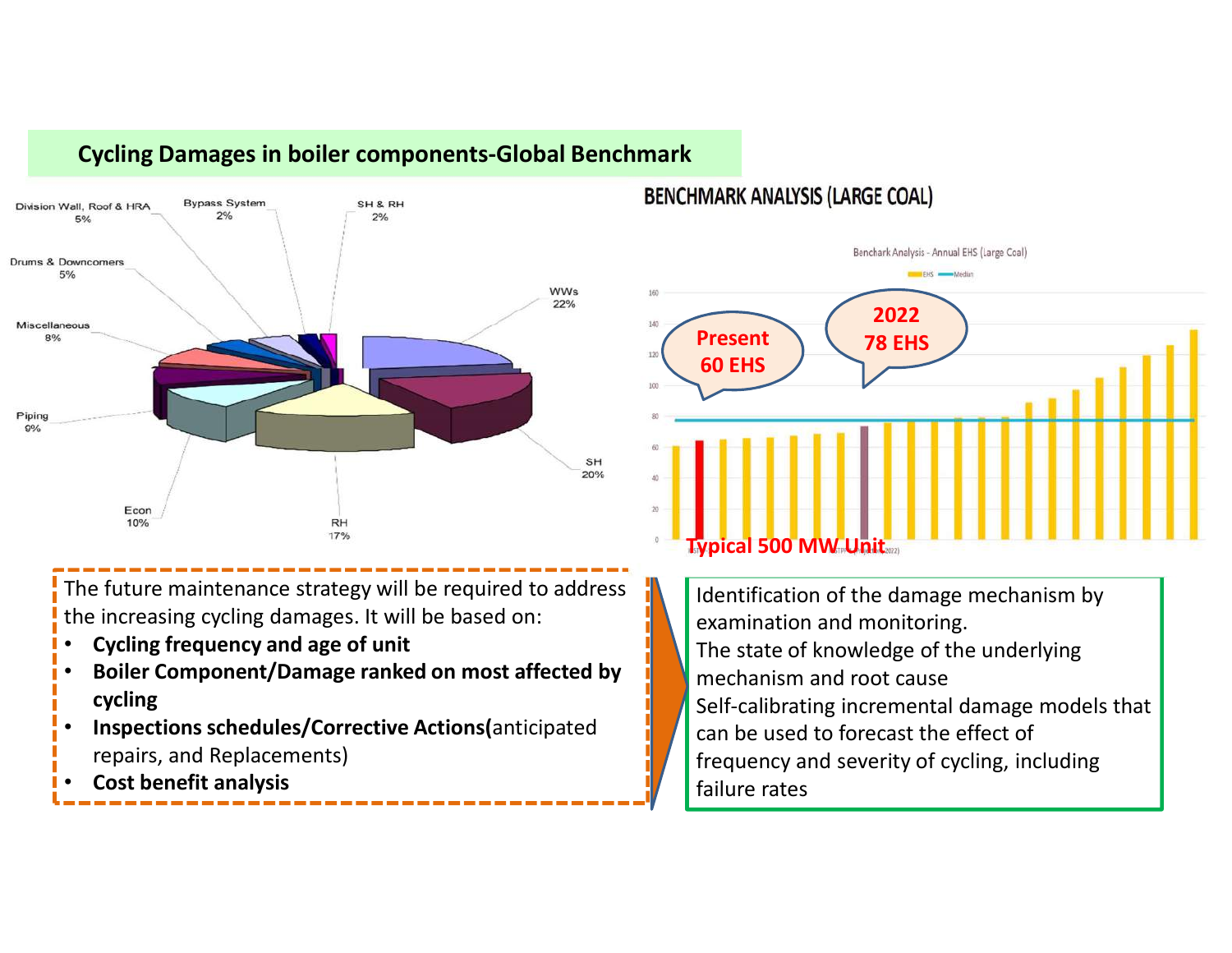# Maintenance Planning, scope and schedule



- Systematic records of all components
- Optimise maintenance expenditure
- Overhauling duration, timing and scope-Greater OH frequency in later years of life and cycling
- Failure statistics
- Failure faults-independent of operation
	- etc.
- time
	- Wear and tear of ageing component
	-
	- Creep and fatigue damage
	- Cycling

It is necessary to tailor the overhauling and maintenance intervals for the particular unit on the basis of data available. The analysis of component-wise cost data is important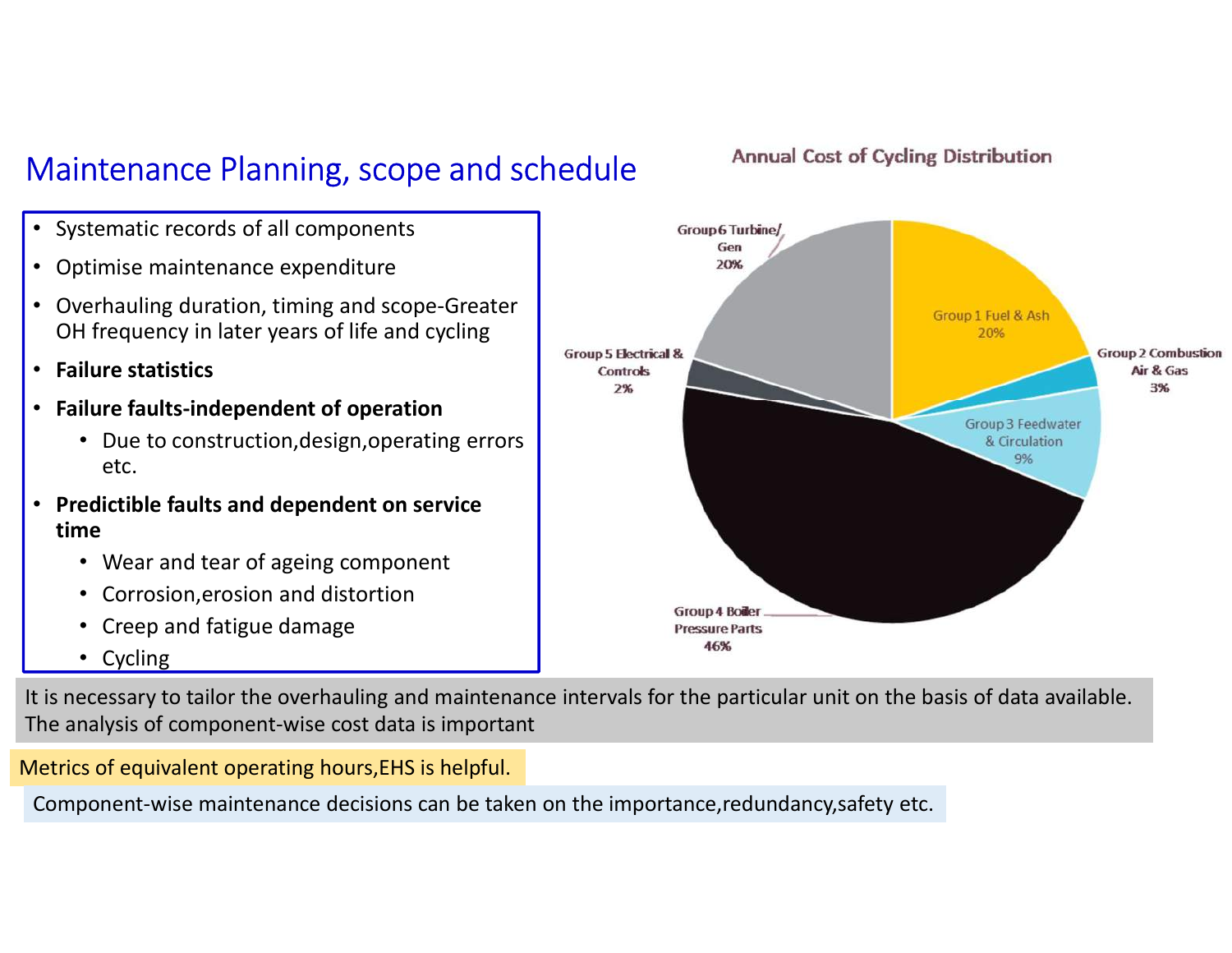# Leveraging Digitalization for supporting flexibility

Fleet wide strategy based on dynamic requirements will require require digitization of the entire commercial operations, maintenance strategy

Digitization will be essential for bringing down the levelized system cost of flexible power ,based on forecasting and AGC

|           | <b>Dr supporting flexibility</b>                                                                                                       |
|-----------|----------------------------------------------------------------------------------------------------------------------------------------|
|           |                                                                                                                                        |
|           | Process automation/Boiler auto tune                                                                                                    |
| $\bullet$ | Online Predictive tools for predicting failures,<br>providing maintenance advisory, tube leakages- by<br>profiling critical parameters |
| $\bullet$ | Combustion stability advanced monitoring system                                                                                        |
| $\bullet$ | Lifetime Monitoring and Control                                                                                                        |
| $\bullet$ | Lifetime Assessment                                                                                                                    |
| $\bullet$ | <b>Strategic Maintenance</b>                                                                                                           |
| $\bullet$ | On line coal analyser                                                                                                                  |
| $\bullet$ | <b>Fleet monitoring</b>                                                                                                                |
| $\bullet$ | Predictive tool for predicting Cycling costs – Enable<br>least cost Fleet strategy                                                     |
|           | Digitalization for additional safety                                                                                                   |
|           | <b>Digitalisation of Training resources</b>                                                                                            |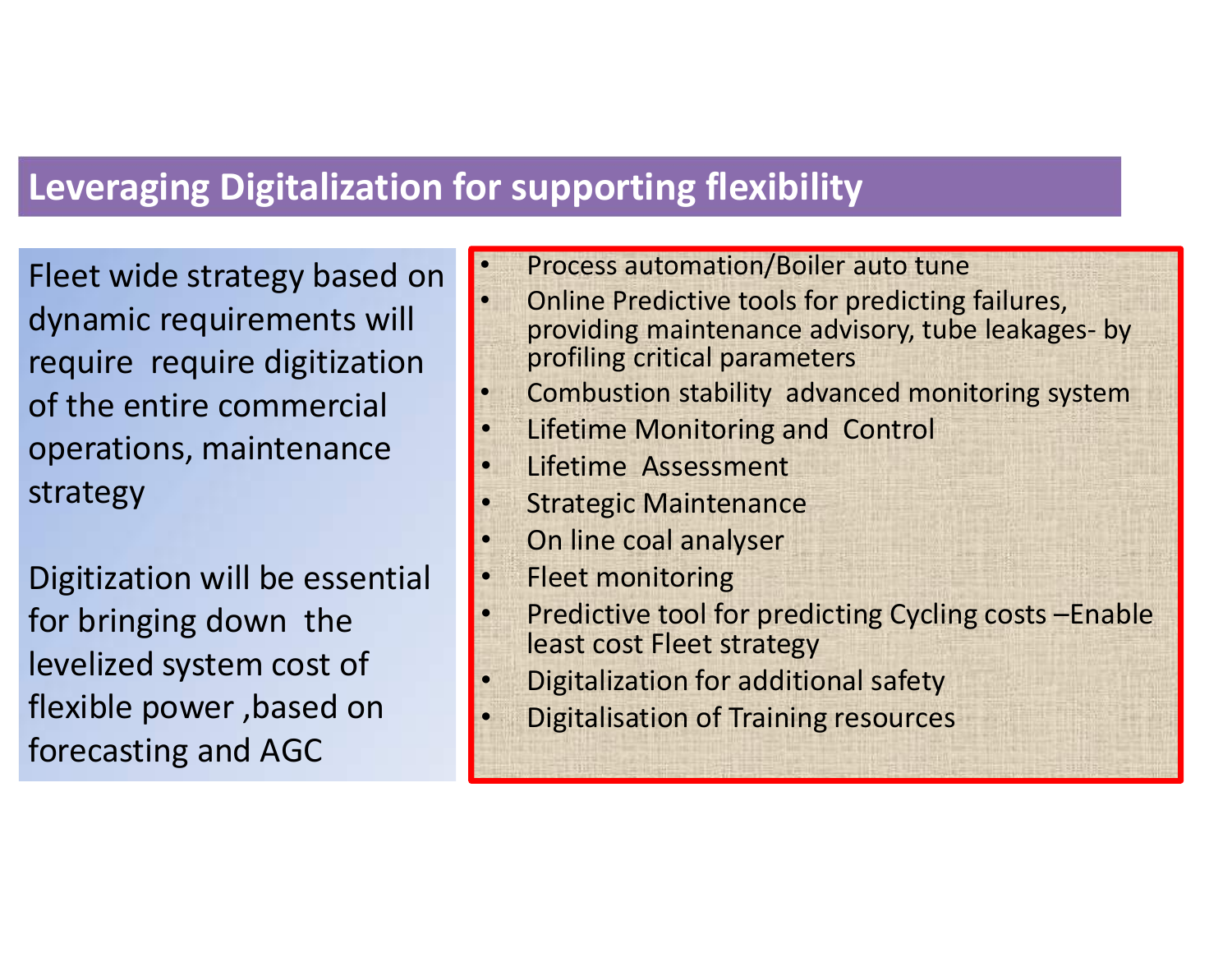# Initiatives with International cooperation **Initiatives with International cooperation**<br>EF-Task Force(coordinated by EEC)<br>— Studies at Dadri and Simhadri<br>— Test run at Dadri for 40% minimum load<br>AID-GTG<br>—Pilot studies at Ramagundam(210 MW) and

IGEF-Task Force(coordinated by EEC)

- 
- 

USAID-GTG

–Pilot studies at Ramagundam(210 MW) and

Jhajjar(500MW)

- The Pilot has been structured to be conducted in two phases:
- I. Phase 1: Techno Economic Assessment and Business Case for Regulatory Approval
- II. Phase II: Implementation Process and Monitoring III.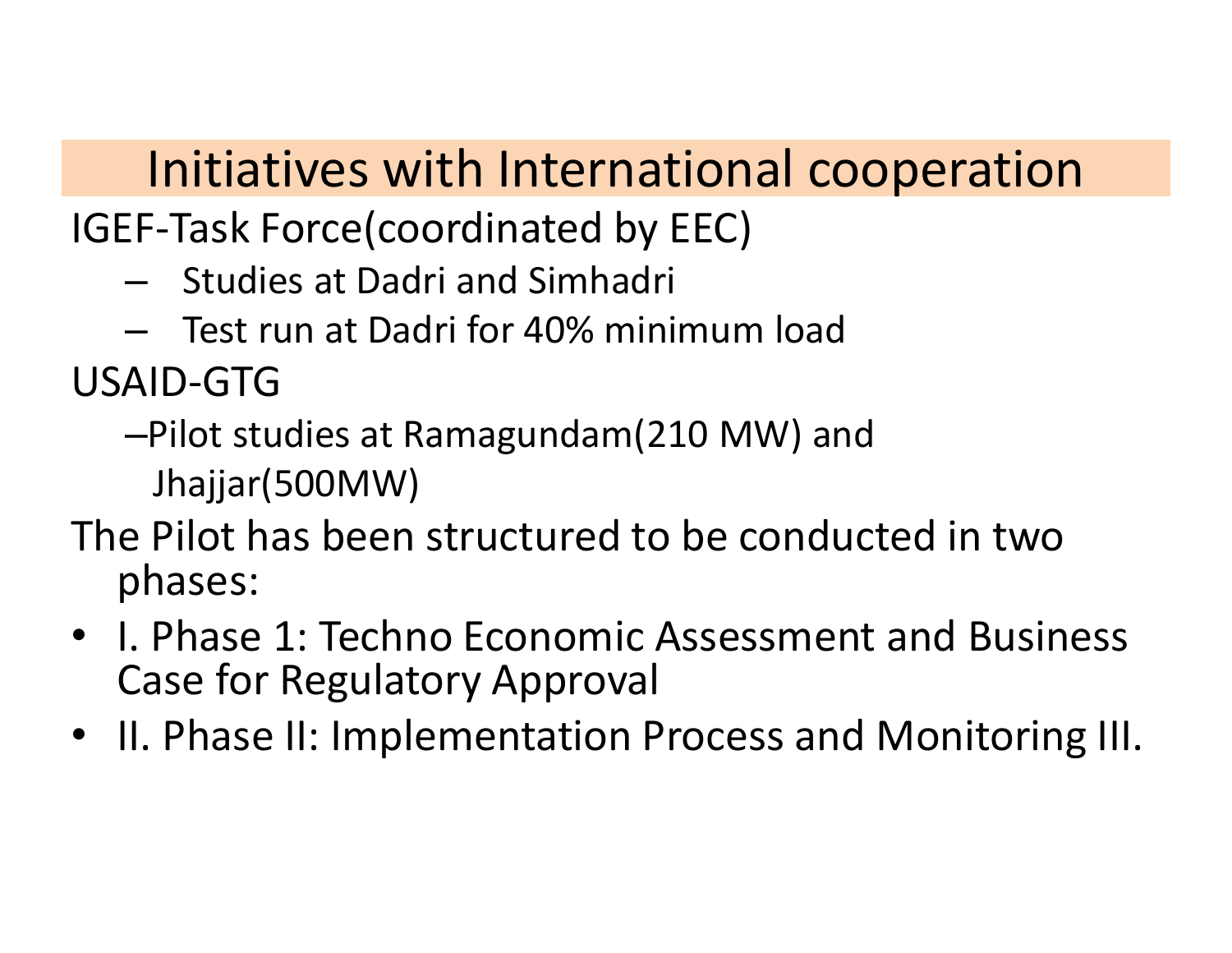# Objective of the studies

- To enable NTPC to identify techno-economic viability of a range of plant specific, feasible options for achieving the desired levels of flexibility.
- Recommend the changes required in the power plant
- To estimate the cost of achieving flexibility including the initial capital investments required and the operations and maintenance expenses
- To provide insights to CERC on compensation for generation units as flexible units.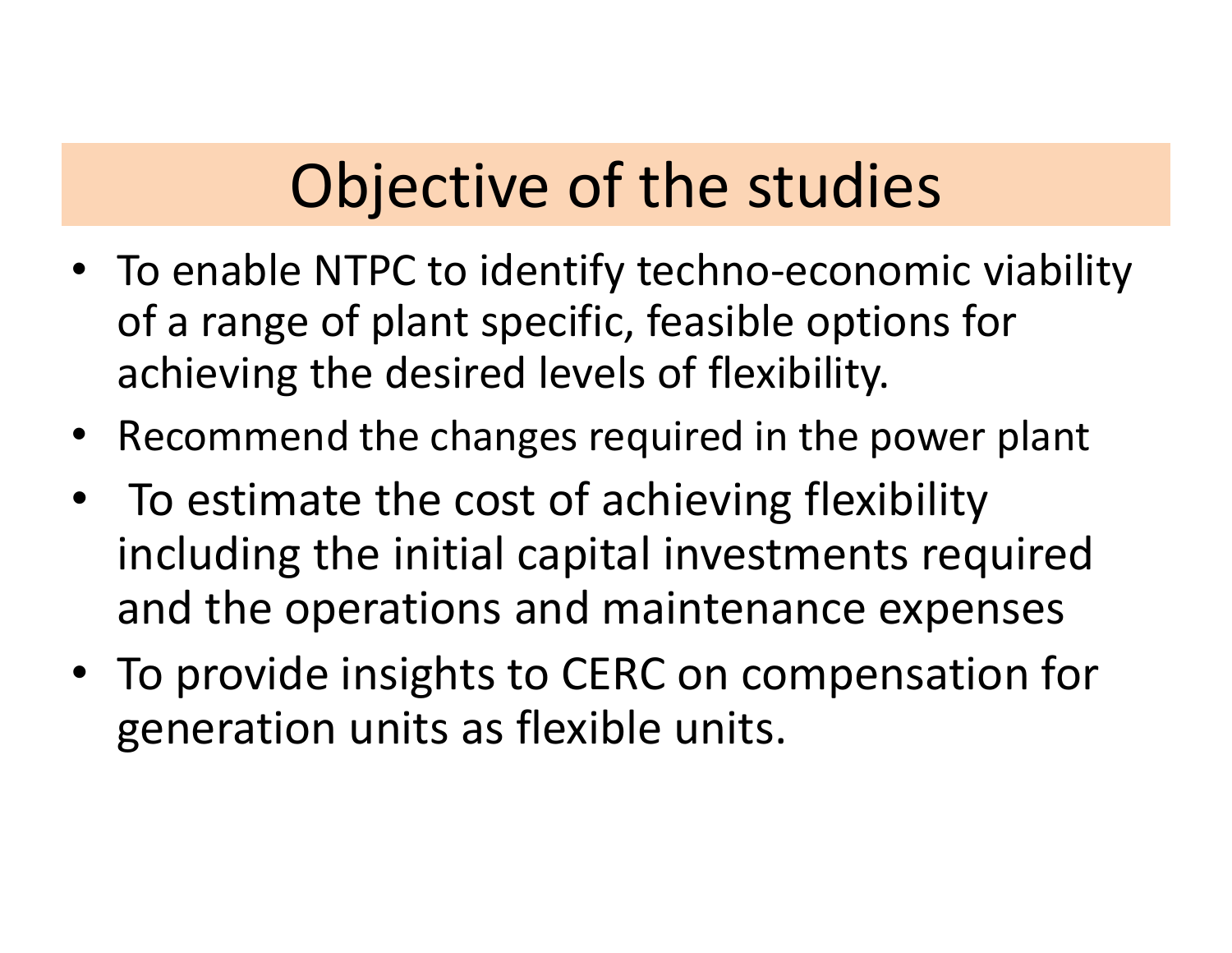# Collaborating with OEM/OED

- Study of start-up optimization by BHEL at Dadri
- 
- Collaborating with OEM/<br>• Study of start-up optimization by BHEL a<br>• Condensor throttling –Siemens<br>• Study at Talcher(Kaniha) GE<br>NTPC Collaborating with OEM/OED<br>• Study of start-up optimization by BHEL at Dadri<br>• Condensor throttling –Siemens<br>• Study at Talcher(Kaniha) – GE<br>• Study by Engie Lab at Dadri and Earakka NTPC Collaborating with OEM/OED<br>• Study of start-up optimization by BHEL at Dadri<br>• Condensor throttling –Siemens<br>• Study at Talcher(Kaniha) – GE<br>• Study by Engie Lab at Dadri and Farakka<br>• NTPC & POSOCO<br>• Implementation of AGC
- 
- NTPC & POSOCO
- Study of start-up optimization by BHEL at Dadri<br>• Condensor throttling –Siemens<br>• Study at Talcher(Kaniha) GE<br>• Study by Engie Lab at Dadri and Farakka<br>• NTPC & POSOCO<br>• Implementation of AGC at Dadri and four other<br>st stations (NTPC & POSOCO)in process of implementation.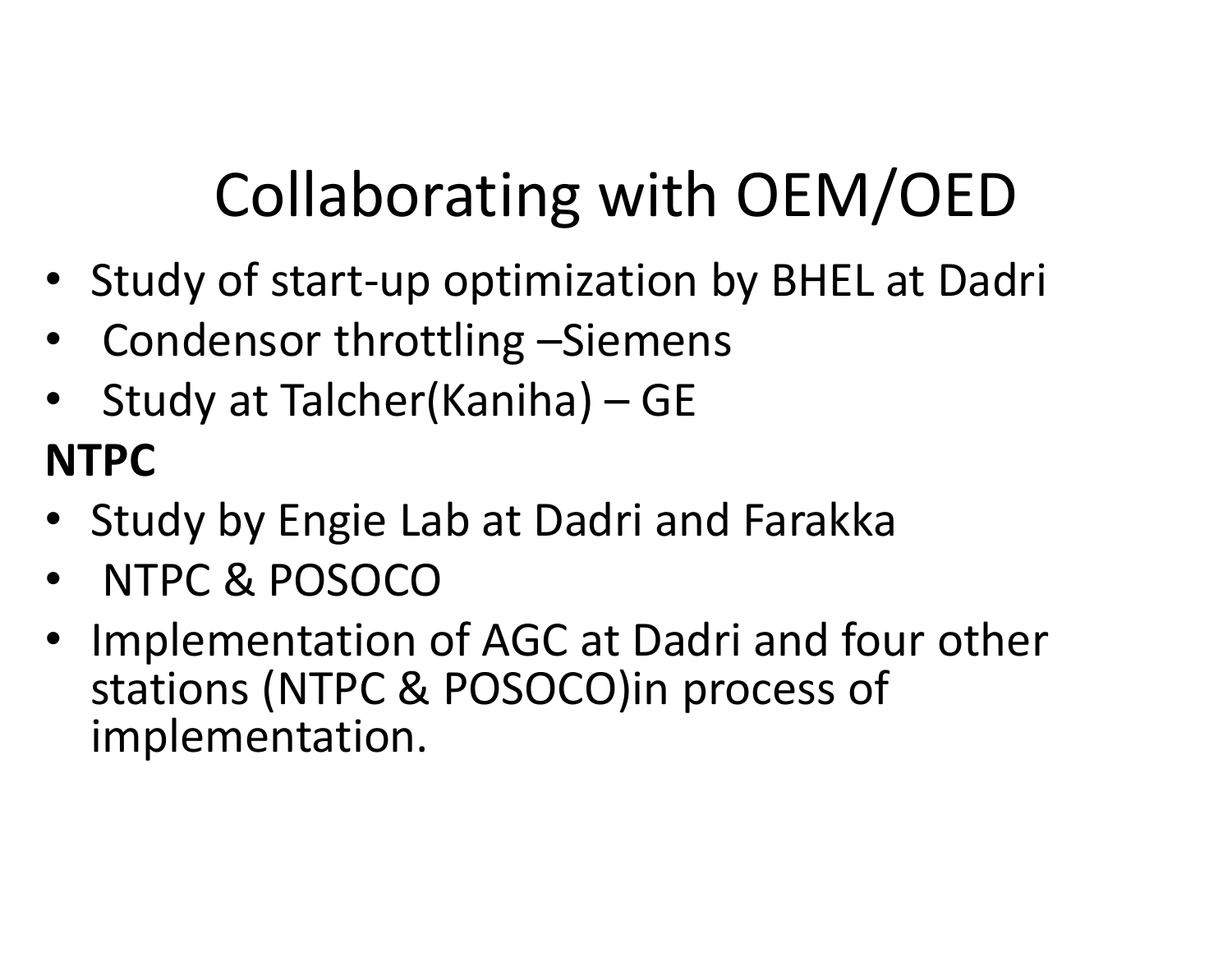# Conclusion

- Any unit can be flexibilised
- Moderate amount of flexibilisation can be achieved with modification of operational practices
- Higher level of flexibilisation can be achieved with retrofits and the decision should be taken on case to case basis as in some cases the retrofit cost may be prohibitive.
- R&M along with flexibility retrofits should be considered for Older Units
- The providers of flexibility must be motivated by incentivisation
- The true cost of flexibilisation must be known and benchmarked
- Broader policy and regulatory approaches to improve generation and access to thermal flexibility and ultimately energy security.
- Market and operational rules affect access to thermal flexibility
- The Stakeholders engagement including International cooperation is critical at every step